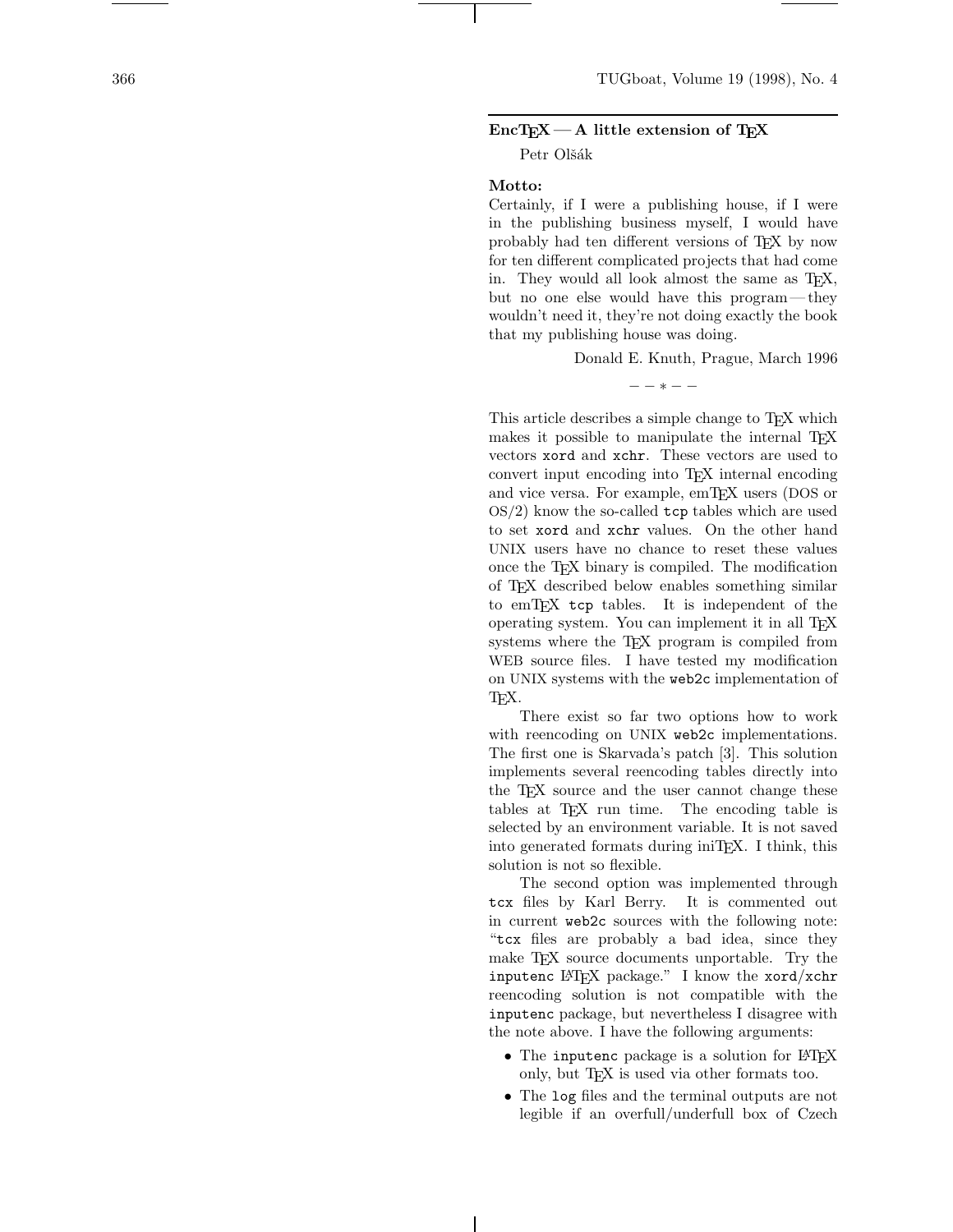text is reported. The ^^ notation is absolutely funny. If section 49 of tex.web is changed (via tex.ch of course) in the following way: (k<" ")or(k=invalid\_code), the ^^ notation no longer occurs and the text is legible. But if inputenc is used with different internal TEX encoding, the Czech sentences in log files are still not legible.

- The reencoding is an *implementation* problem, it is not the problem of a naive user, who must write \usepackage[bla]{inputenc}. He or she has no knowledge about encoding used in his/her OS. He or she perceives the command \usepackage[bla]{inputenc} as very mystical.
- If the IATEX document is sent via e-mail with MIME (or similar methods of transport), the reencoding is done by e-mail agents and the document is properly encoded for the OS of the receiver. The \usepackage[bla]{inputenc} is not automatically changed in the LATEX header, thus if the sender and the receiver work in different encodings —oops — Houston, we have a problem. I think, the reencoding must be solved by software for transportion between different OSes (e-mail agents or WWW servers/clients, for example) and this problem should not be solved in the L<sup>AT</sup>FX header.
- The inputenc package sets active \catcodes to accented characters. So 013ak is expanded to  $0\leq \mathbf{S}$  ak, and therefore you cannot define the control sequence **\01**šák. Accented letters have \catcode=13 but \catcode=11 is needed.
- Donald Knuth has implemented the xord/xchr vectors into TEX to separate the encodings used in an OS and the internal TEX encoding (because text fonts used in TEX are independent of OS). Administrators can set up xord/xchr values during the TEX WEB source state, but they usually don't do it. This is because there are many TEX implementations with binary TEX only. Even if the TEX WEB source is available, setting xord/xchr is somewhat difficult for some administrators. But if the  $xord/xchr$  setting is possible during the iniT<sub>EX</sub> state, the administrators will be more flexible to choose the right setting for their OS.
- I think Donald Knuth did not take into account the possibility to reencode during the expand processor state, as it is done by the inputenc package. Just consider that the \uppercase, \lowercase primitives do their work on  $\langle balanced \text{ text} \rangle$  before expanding using

\uccodes and \lccodes, which are used in the hyphenation algorithm after expanding.

My solution to the reencoding problem is more general than the tcp tables or the tcx files, because the encT<sub>EX</sub> tables are read during iniT<sub>EX</sub> simply by using **\input** and are defined by T<sub>F</sub>X macros. I have implemented three new primitives into TEX: \xordcode, \xchrcode and \xprncode. They enable to set and read the values of xord and xchr vectors and to set the "printability" attribute of any character. A new quality is introduced: the xord/xchr vectors may be set independently. This opens great new possibilities.

# **A technical introduction**

The xord vector is 256 bytes long and stores the reencoding information for inputting characters from a text file into TEX. The xchr vector has the same length and stores the reencoding information for outputting characters from T<sub>E</sub>X to the terminal, to logs and to the text output files created through \write, but does not influence output to dvi files. These vectors are built into the program. All text information during input or output is reencoded by these vectors. If the input character has an external code  $x$  and an internal code  $y$  in T<sub>E</sub>X, the xord vector must be set the following way:  $\text{word}[x] = y$ . The rules for the output characters are as follows: If the character with internal code  $y$  is not assumed to be "printable" then the  $\hat{\ }$  code y is output, otherwise the character with code  $x = \operatorname{xchr}[y]$  is written.

### **The encTEX package**

The installation of encTFX was tested on web2c version 7. If we have the WEB sources of this implementation of TEX then the command

## patch <enctex.patch

in the directory with  $text{tex}$ .ch installs the encTEX package. After that, the new compilation of the T<sub>EX</sub> binary (make tex) is needed. For more details see the INSTALL.eng file.

The patch changes the tex.ch file only. No other files including the C libraries are changed. The make tex command runs tangle on the main source file tex.web and on the changed change-file tex.ch. The Pascal source file tex.p is created and it is converted into C by the convert script and afterwards it is compiled into the run time binary tex.

Different  $T_F X$  implementations (than web2c) can have different tex.ch files, thus the simple patch command (for web2c) may not be applicable. For that reason the enctex.ch file is included. All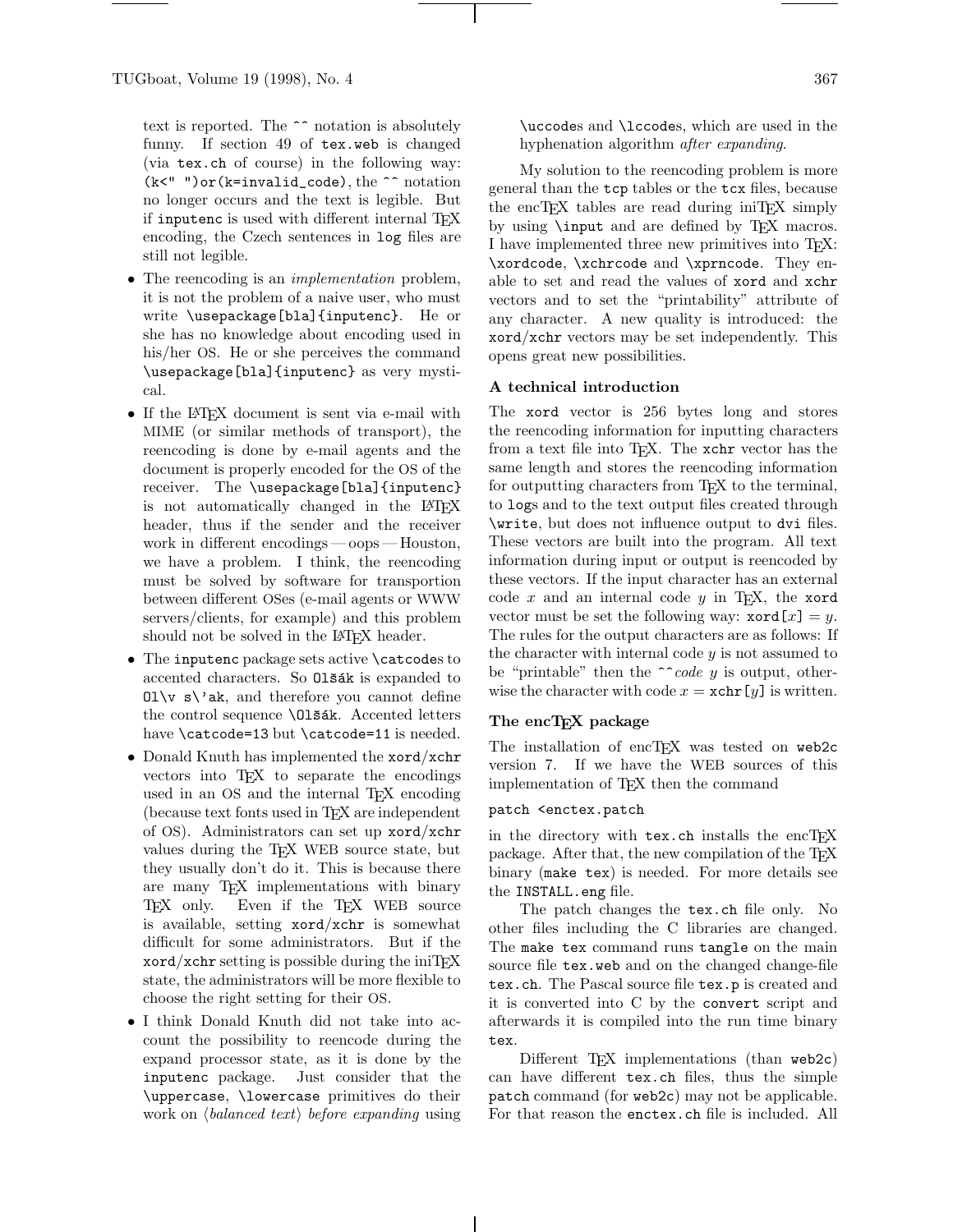encT<sub>E</sub>X specific changes are described in this file. You can modify your tex.ch file manually using information from this file.

The encT<sub>EX</sub> modification is independent of the operating system and of the TEX implementation because all the changes are done in a WEB change file exclusively.

After encTEX is installed, you can set and read the values of xord and xchr vectors by new primitives \xordcode and \xchrcode. You can set the "printability" attribute of the character by the new primitive \xprncode. The syntax of all three new primitives is the same as the syntax of the \lccode or \uccode primitives. For example:

# \xordcode"AB="CD \xchrcode\xordcode"AB="AB \the\xchrcode200

sets xord[0xAB]=0xCD, xchr[xord[0xAB]]=0xAB and, as a result of the second line, the value of xchr[200] is printed in this example.

The new primitive \xprncode enables to set the "printability" attribute of the character. The character with internal code  $y$  is "printable" if and only if  $y \in \{32...126\}$  or  $\xprime > 0$ . For example, if we set \xprncode255=1, then the character with code 255 is "printable" and it will be printed as a character with the code xchr[255]. On the other hand, setting \xprncode^ to zero does not cause "non-printability" because the code of the character " $\sim$ " is in  $\{32 \ldots 126\}$ . It is a kind of "self-defence instinct" against an unsound user who could set all characters to be "non-printable" and the printing ability of the program may be lost. The \xprncode primitive can take any value from the range  $0 \ldots 255$ , but remember the rule — "printable" if \xprncode is positive.

There is an important difference between the new encTEX primitives and well-known primitives like \lccode or \catcode. The new primitives represent internal T<sub>E</sub>X registers and are *global* under any circumstances. You can set their values in a group and these settings are not changed at the group end. I rejected the possibility of local settings (via the eqtb table) in order to achieve more efficient code.

The initial values, when iniT<sub>EX</sub> starts, are the following:

 $\setminus$ xordcode  $i = i$  for  $i \in \{128...255\},\$  $\xchrcode i = i for i \in \{128...255\},\$  $\xprime := 0 \text{ for } i \in \{0...31, 127...255\},$  $\varphi$  i = 1 for  $i \in \{32...126\}$ .

The values **\xordcode** i and **\xchrcode** i for  $i \in$  $\{0...127\}$  depend on the operating system. If the system is using the ASCII standard (very common)

then  $\xordcode = i$  and  $\xechcode = i$  for all *i*. If the operating system is using another (obscure) encoding standard, then 95 printable ASCII internal codes from {32 ... 126} are mapped into appropriate codes through corresponding changes in \xordcode and \xchrcode initial values.

The values of \xordcode, \xchrcode and \xprncode are stored in the fmt format file and they are restored during the run of the production version of TEX.

### **About the ambiguous encoding**

This subsection will describe some issues with xord and xchr resetting. Let us construct an example. Say, we need to map the character  $\setminus$  a (having code 129 in the OS, for example) onto the internal TFX code 128. So let  $\xo$ rdcode129=128, \xchcode128=129 and \xprncode128=1. At the same time the input code 128 is not mapped because it is never used in the Czech alphabet, for example. What if I get some file from Poland containing the character with the input code 128? This character is mapped to the code  $128$  (internal in T<sub>EX</sub>) but it is returned to \log as the code 129. That means that TEX is no longer able to distinguish between codes 128 and 129 on its input.

We will describe this phenomenon more exactly. Let's use mathematical terminology. Let  $X =$  $\{0...255\}$  be a set of input codes and  $Y = X$  be the same set (from mathematical point of view) but let's use this letter for a set of the internal codes in TEX. Let  $Y_p \subseteq Y$  be a set of all printable characters. We claim:

 $Y_p = \{y; \text{rncode } y > 0\} \cup \{32 \dots 126\}.$ 

It is obvious that the values of the xchr vector on the set  $Y \ Y_p$  don't influence the behavior of the program output.

Let  $I: X \to Y$  be the "input" function defined by the **xord** vector and  $O: Y_p \to X$  be the "output" function defined by the xchr vector. The initial values of xord or  $x$ chr ensure that  $I$  is bijective and O is injective and  $O = I^{-1}$  on  $Y_p$ . This feature gets lost after the first change of xord or xchr values. For example, let  $x \neq y$  and  $x \in X$ ,  $y \in Y_p$ . Let us make a simple transposition:

$$
x \text{ord}[x] = y, \quad x \text{chr}[y] = x. \tag{1}
$$

Now, neither I function nor O function are injective! You can see,  $\texttt{xord}[x] = \texttt{xord}[y]$ , and a similar equation holds for the xchr vector. The following condition must be fulfilled so that our functions are injective after applying transposition  $(1)$  *n*-times. The sequence  $x_0, \ldots x_n$  must exist with the following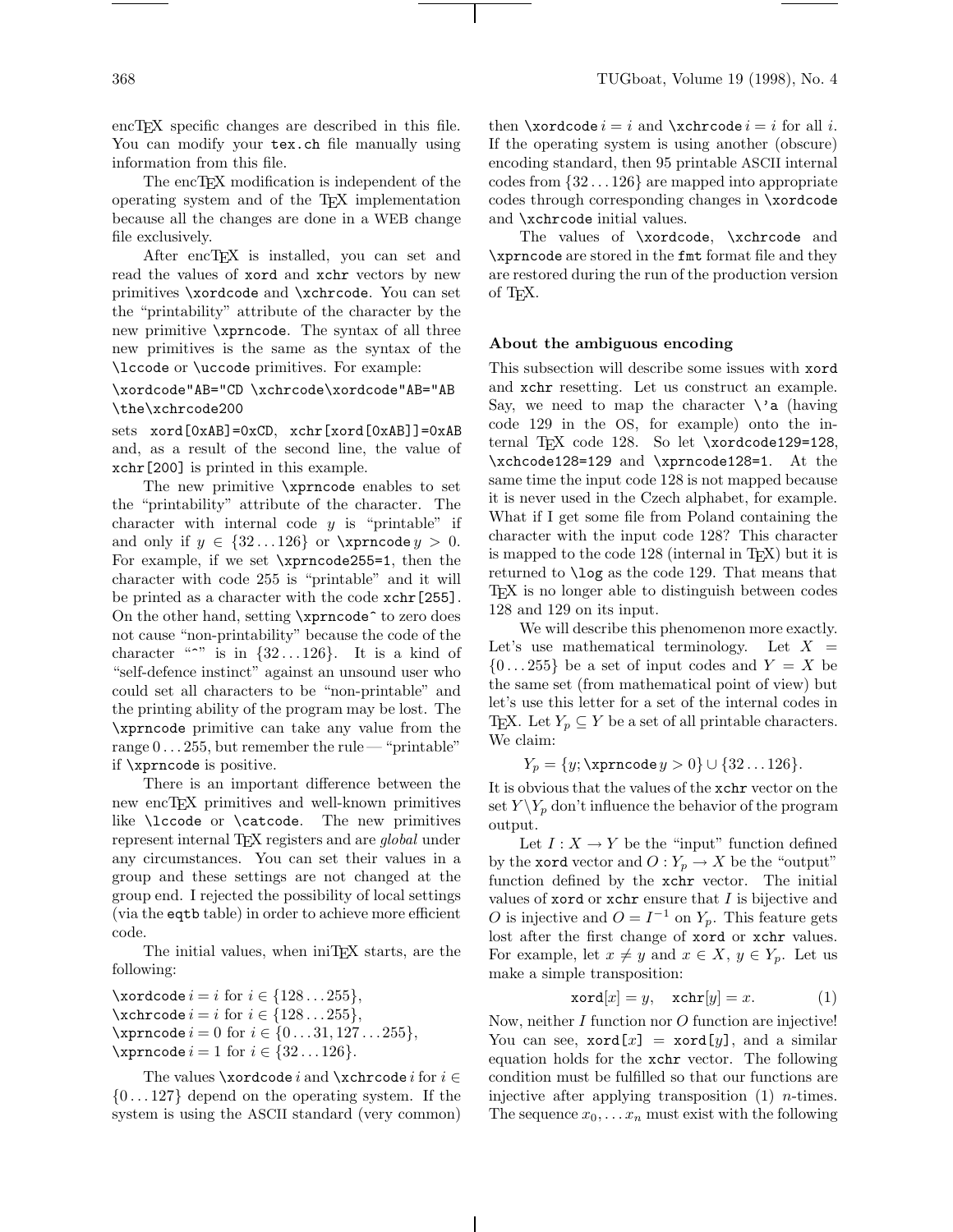properties:

 $x_0 = x$ ,  $x_1 = y$  and  $\operatorname{xord}[x_i] = x_{i+1}$ 

for all  $i \in \{0 \ldots n-1\}$  and the equation  $\texttt{xord}[x_n] =$ x holds. Similar conditions must be fulfilled for the xchr vector. The problem is, that we apply the transpositions  $(1)$  only on a certain subset of X (for example on the printable characters or on accessible characters in a given encoding). Then we need not be surprised that as a result of our settings neither I nor O are injective functions and therefore equations  $O = I^{-1}$  or  $I = O^{-1}$  are senseless. The inversion exists only if the function is injective.

#### **The encoding tables**

There are two types of encoding tables in encT<sub>E</sub>X. Both tables are  $TEX$  \input files with auxiliary macros. The files have the common extension tex. It is recommended to use these tables (or to modify them to your needs). Don't use the new primitives \xordcode, \xchrcode and \xprncode directly unless you exactly know what you are doing.

## **The first type of encoding tables**

These tables are used during the iniT<sub>E</sub>X run. The values of xord/xchr are set symmetrically during the  $\infty$ , the transposition  $(1)$  is used repeatedly for setting of the xord/xchr values. The resulting settings are stored in the format file using \dump and used in the production version of TEX.

These tables declare the relation of internal T<sub>E</sub>X encoding and the encoding used on the host operating system. For example, our system encoding is ISO8859-2 and internal TEX encoding is chosen by the Cork standard (called T1 in LATEX). In this case, the encoding table name is il2-t1.tex. It redefines the xord vector to map ISO8859-2 to T1 and the xchr vector to map T1 back to ISO8859-2. A part of the il2-t1.tex table is shown in Appendix 1 at the end of this article.

The first thing every encoding table does is input the macro file encmacro.tex, which consequently defines macros \setcharcode, \expandto, \texmacro, \texaccent. See the README.eng file in the encTEX package for detailed documentation of these macros.

Secondly, the internal encoding-specific macro is read. An input of the t1macro.tex file is performed in our example. The encoding-specific macros (such as accent definitions) are placed here. These macros solve similar issues as the fd files for text fonts in L<sup>AT</sup>FX.

See Appendix 2 for the overview of all tables of the first type included in encT<sub>E</sub>X. You can list these files by

# ls \*-csf.tex \*-t1.tex

EncTEX contains many files prepared for iniTEX for plain-variant formats. For example, the command

### initex plain-il2-dc

generates the plain format with ISO8859-2 as the input encoding. This format name is plain-il2-dc, it includes the hyphenation table in T1 and uses the dc fonts for text. The content of the plain-il2-dc.tex file is shown in Appendix 3. The \input of Knuth's original plain.tex and the table il2-t1.tex is performed here.

#### **The second type of encoding tables**

The tables of the second type perform reencoding only on the input side of TEX, so the xord values are changed but the xchr values are not. The name convention identifies these tables: the symbols like t1 or csf are missing in the name, because tables of this type deal with reencoding from one operating system standard to another and therefore they are not related to the TEX internal code.

For example, the table 1250-il2.tex maps the input characters from CP1250 to ISO8859-2. The CP1250 encoding becomes a new input encoding and we assume that the first type of encoding table  $i12-*.$  tex was used in iniT<sub>F</sub>X.

We can use the table of the second type when a part of the input document (or the whole document) has a different encoding from the encoding used by our operating system. The table of the second type establishes the relationship to the input encoding declared in the table of the first type.

For example, the il2-t1.tex table was used in iniTEX and we have obtained a document in CP1250. We can write:

\input 1250-il2 \input document \restoreinputencoding The ISO8859-2 is restored here.

The double reencoding is active when the document.tex is read: firstly from CP1250 to ISO8859-2 and secondly from ISO8859-2 to internal TEX T1 encoding. The text is output to log, to the terminal and to \write files in ISO8859-2 encoding. The ISO8859-2 input encoding is restored after the \restoreinputencoding command.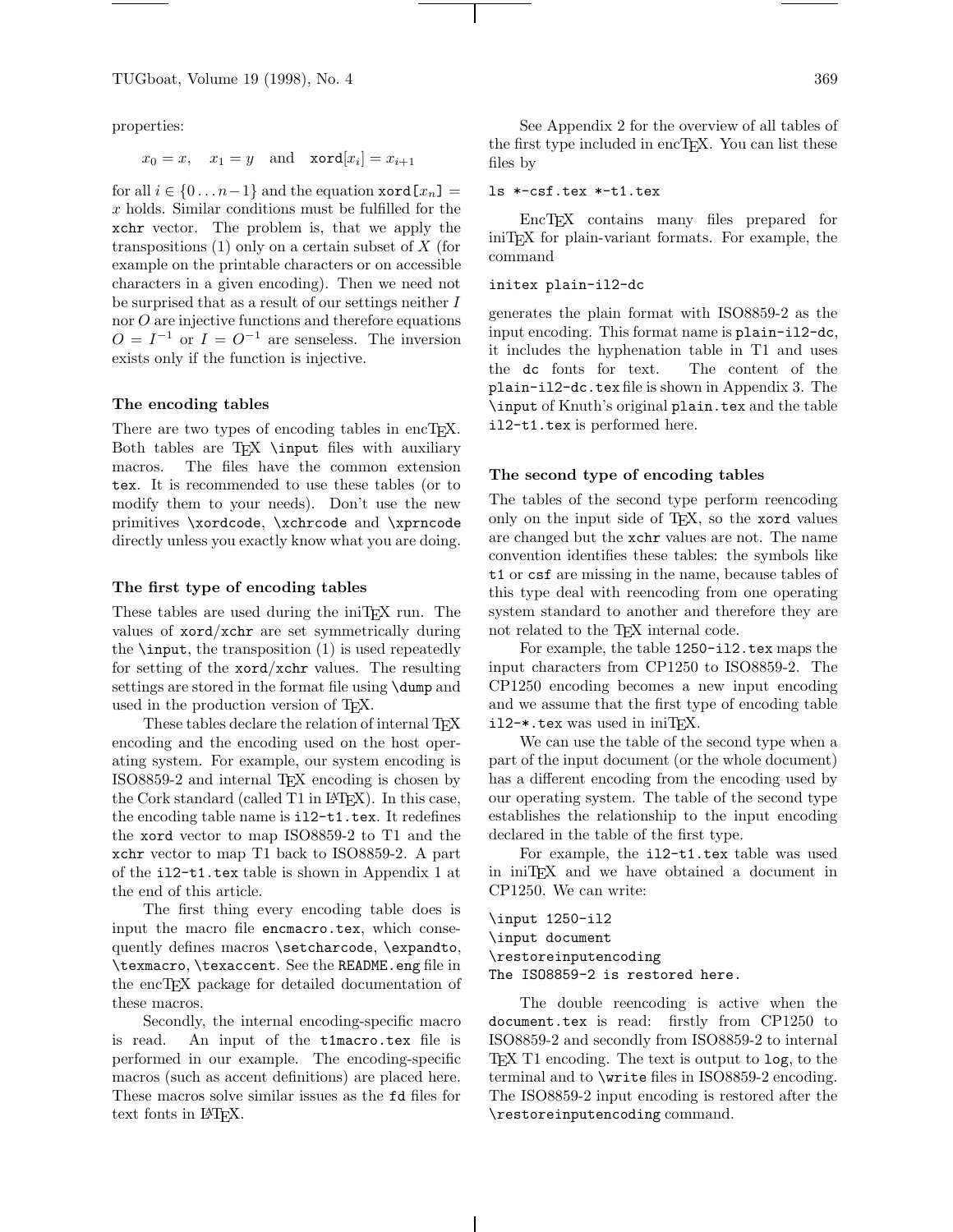Attention: it is impossible to reread the \write files when the table of the second type is active. If, for instance, the file document.tex includes some \write activities (for index, table of contents and so on), we have to read these auxiliary files before \input 1250-il2 or after \restoreinputencoding. That is the reason why \dump (the format generation) is senseless while table of the second type is active.

# **About compatibility**

The encT<sub>F</sub>X extension successfully passes the TRIP test with two exceptions: 1. The banner is changed. 2. The number of multiletter control sequences is greater than in original TEX by three.

All changes of TEX which do not change the behavior of original T<sub>E</sub>X and only add some new primitives are backward compatible with Knuth's original TEX. It means that if we have written a document for original T<sub>E</sub>X and it is processed through extended TEX we will get the same results. Here is one exception though: the macro construction of the type \ifx\xordcode\undefined has to be missing in such a document. But, I guess, the probability of existence of such constructions in documents for standard T<sub>EX</sub> is equal to zero.

We have to say that it is possible to write new macros and documents in extended T<sub>EX</sub> which are not backward compatible with original T<sub>E</sub>X. This is a disadvantage of all extensions of TEX. We face this situation both if the extension adds new primitives directly (as in encT<sub>E</sub>X or pdfT<sub>E</sub>X, for example), as well as if the access to new primitives is hidden and may be initialized by some trick at the format generation time (as in e- $T_{\text{F}}X$  or MLT $_{\text{F}}X$ ). The issue is, how many users will use the new primitives and who will be a supervisor for the standardization of these primitives.

In case of my encT<sub>F</sub>X package, I have no claim to standardize its primitives into newly developed TEXs. I have made this extension for my needs and if somebody likes it, he/she can use it realizing that his/her documents may not be backward compatible if he/she uses the new primitives directly. On the other hand, I meant my primitives to be used primarily while generating formats and not to be used directly in real documents. Thus the documents can still be backward compatible.

If an administrator of a multi-user system installs a T<sub>E</sub>X format using encT<sub>E</sub>X, he/she can call some table of the first type and prohibit the usage of the new primitives before \dump:

\let\xordcode=\undefined \let\xchrcode=\undefined

## \let\xprncode=\undefined

Thus users can't access the backward incompatible extension of encT<sub>EX</sub>. I recommend this setup for public sites. If encT $EX$  is used this way exclusively, then the xord and xchr vectors work as was meant by the author of TEX: They filter operating system specific encodings into internal T<sub>EX</sub> encoding.

The question in my mind is why Donald Knuth did not introduce primitives similar to mine. He probably wanted all TEX macros to behave the same way on various implementations. In this case the direct access to xord/xchr values was not acceptable for him. We can use a condition like \ifnum\xordcode'@='@, thus our macro processing depends on whether or not the operating system adopts the ASCII standard.

The same macro behavior is not exactly reached in standard TFX either. We can **\write** a character into a file and we can reread this character in the next run. If we set **\catcode'**<sup>-</sup>=12 before rereading then we can conditionally continue processing based on the "printability" attribute of this character in a given operating system.

## **Conclusion**

Everybody can modify the T<sub>EX</sub> source for his needs (see the quotation from the author of T<sub>EX</sub> at the beginning of my article). Modifying the T<sub>EX</sub> source is simpler than it looks. In my case, I perused [1] in the evening and reconsidered all issues. The next morning, I implemented my ideas into a computer and performed a couple of tests. And I wrote this article in the afternoon (in the Czech language; the English version took me considerably more time  $:-$ ). The goal was reached quickly thanks to the very well documented program T<sub>EX</sub>.

## **References**

- [1] Donald Knuth. TEX: The program, volume B of Computers & Typesetting. Addison-Wesley, Reading, MA, USA, 1986.
- [2] Petr Olšák. The encTEX package, ftp://math.feld.cvut.cz/pub/olsak/enctex
- [3] Libor Skarvada. The patch for web2c  $T_F X$ ftp://ftp.muni.cz/pub/tex/local/cstug/ skarvada
	- $\diamond$  Petr Olšák Department of Mathematics Czech Technical University Prague, Czech Republic olsak@math.feld.cvut.cz